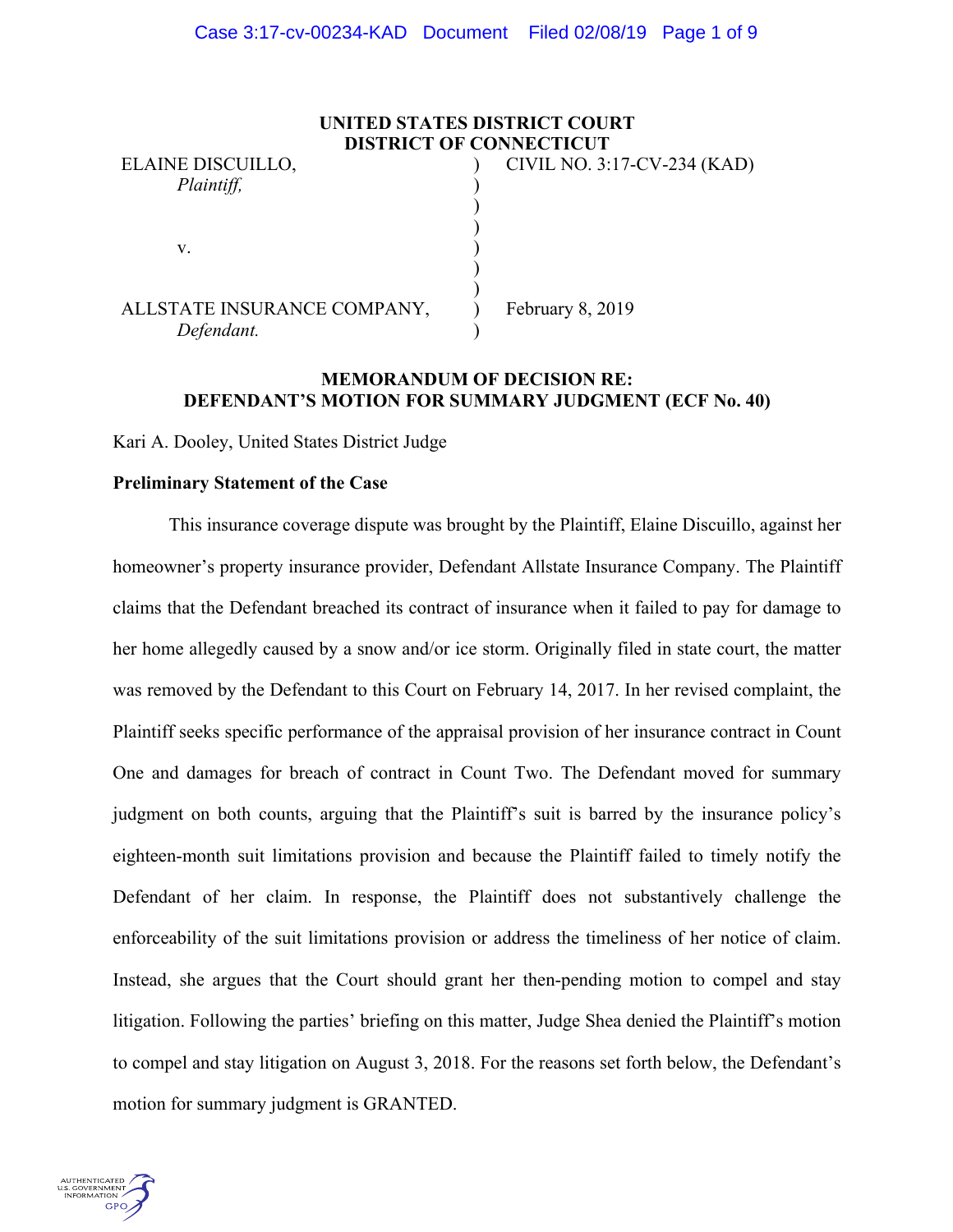## **Standard of Review**

The standard under which the Court reviews motions for summary judgment is wellestablished. "The court shall grant summary judgment if the movant shows that there is no genuine dispute as to any material fact and the movant is entitled to judgment as a matter of law." Fed. R. Civ. P. 56(a). The Court's inquiry focuses on "whether there is the need for a trial—whether, in other words, there are any genuine factual issues that properly can be resolved only by a finder of fact because they may reasonably be resolved in favor of either party." *Anderson v. Liberty Lobby, Inc.,* 477 U.S. 242, 250 (1986). Once the movant meets his burden, the nonmoving party must set forth "'specific facts' demonstrating that there is 'a genuine issue for trial.'" *Wright v. Goord*, 554 F.3d 255, 266 (2d Cir. 2009) (quoting Fed. R. Civ. P. 56(e)). "[T]he party opposing summary judgment may not merely rest on the allegations or denials of his pleading" to establish the existence of a disputed fact. *Wright*, 554 F.3d at 266; *accord Lujan v. Nat'l Wildlife Fed'n,* 497 U.S. 871, 888 (1990). However, until the moving party comes forward with evidence that would establish his entitlement to judgment as a matter of law, the non-moving party is under no obligation to produce any evidence. *Amaker v. Foley,* 274 F.3d 677, 681 (2d Cir. 2001).

### **Facts**

The following material facts are either undisputed, admitted, or construed favorably to the Plaintiff. The Defendant provided homeowners insurance to the Plaintiff covering the Plaintiff's home at 375 Norwich Salem Turnpike in Oakdale, Connecticut. The policy at issue here covered the property from September 28, 2014 to September 28, 2015. On or about February 10, 2015, a winter storm damaged the Plaintiff's home. In the spring of 2015, a friend of the Plaintiff's applied sealant to the roof around a bathroom skylight, in an unsuccessful attempt to fix a leak purportedly caused by the storm damage. The Plaintiff also tried to spackle or putty certain spots in that bathroom but did not immediately do anything to repair the damage to two upstairs bedrooms.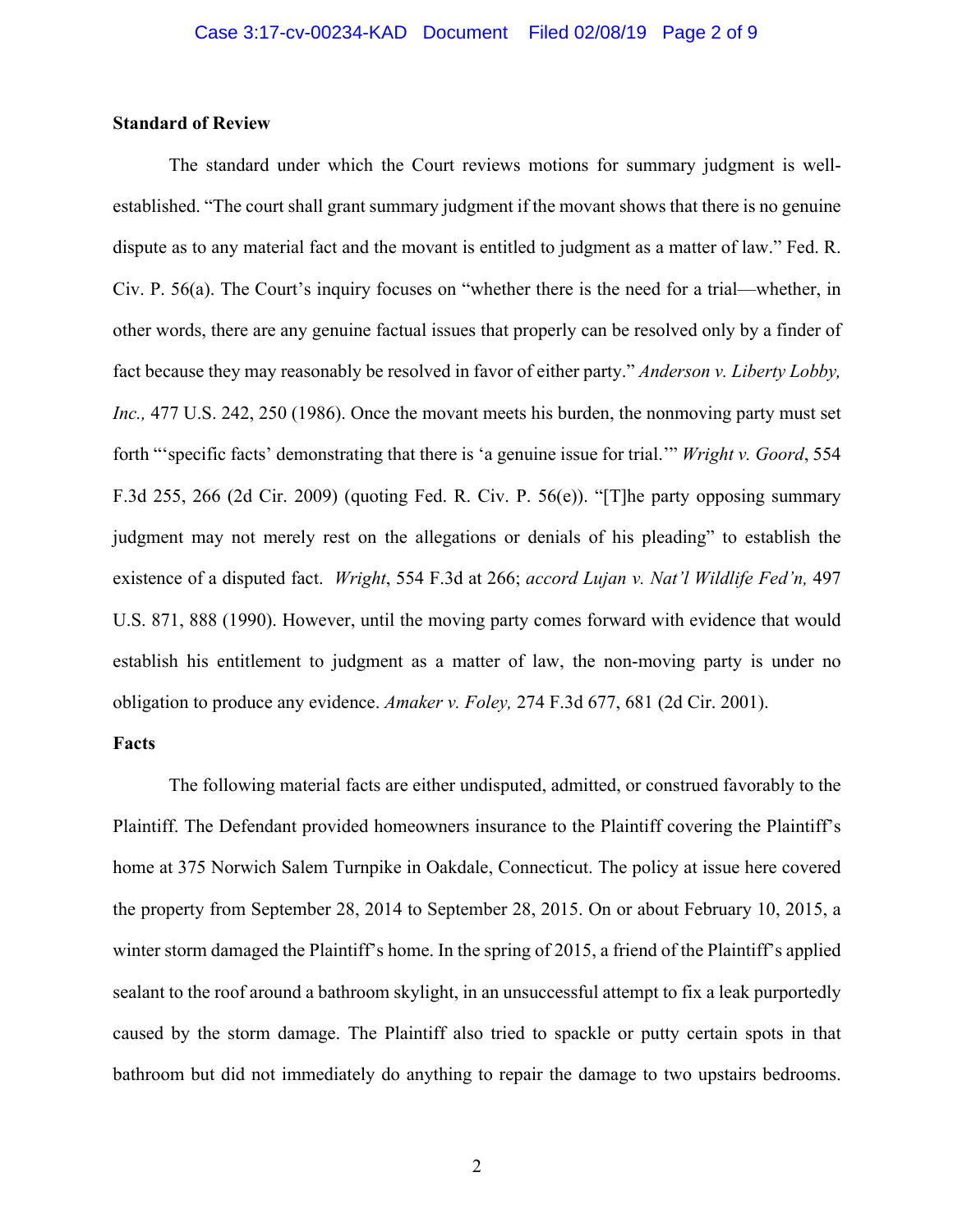## Case 3:17-cv-00234-KAD Document Filed 02/08/19 Page 3 of 9

Later, in the summer of 2015, the Plaintiff contacted a contractor, Michael Hancin ("Hancin"), but he did not visit the Plaintiff's property until April 2016. The Plaintiff "waited" on calling him out to the property because she "thought [she] had to have the deductible for [her] insurance policy and money for [the contractor]" and "had to save up."

The Plaintiff first filed an insurance claim with the Defendant on April 26, 2016. An adjuster for the Defendant, Dale Laprise ("Laprise"), inspected the property on May 13, 2016 and June 2, 2016. Noting some limited staining consistent with prior ice damming along the exterior walls of some of the rooms, Laprise estimated a \$9,077.36 repair cost. After applying the recoverable depreciation and the policy's deductible, the Laprise issued the Plaintiff a check for \$4,591.64. The Plaintiff later commenced suit against the Defendant in January 2017, serving the Defendant on January 23, 2017.

The policy at issue contains a suit limitations provision, expressly limiting the time for filing an action against the Defendant. That provision provides in relevant part:

#### *Section I – Conditions*

#### **Suit Against Us**

No suit or action may be brought against us unless there has been full compliance with all policy terms. Any suit or action must be brought within eighteen months after the inception of loss or damage.

The policy also contains a provision detailing what steps an insured must take following a

loss. That provision provides in relevant part:

#### *Section I – Conditions*

\*\*\*

### **3. What You Must Do After a Loss**

In the event of a loss to any property that may be covered by this policy, you must:

a) Promptly give us or our agent notice …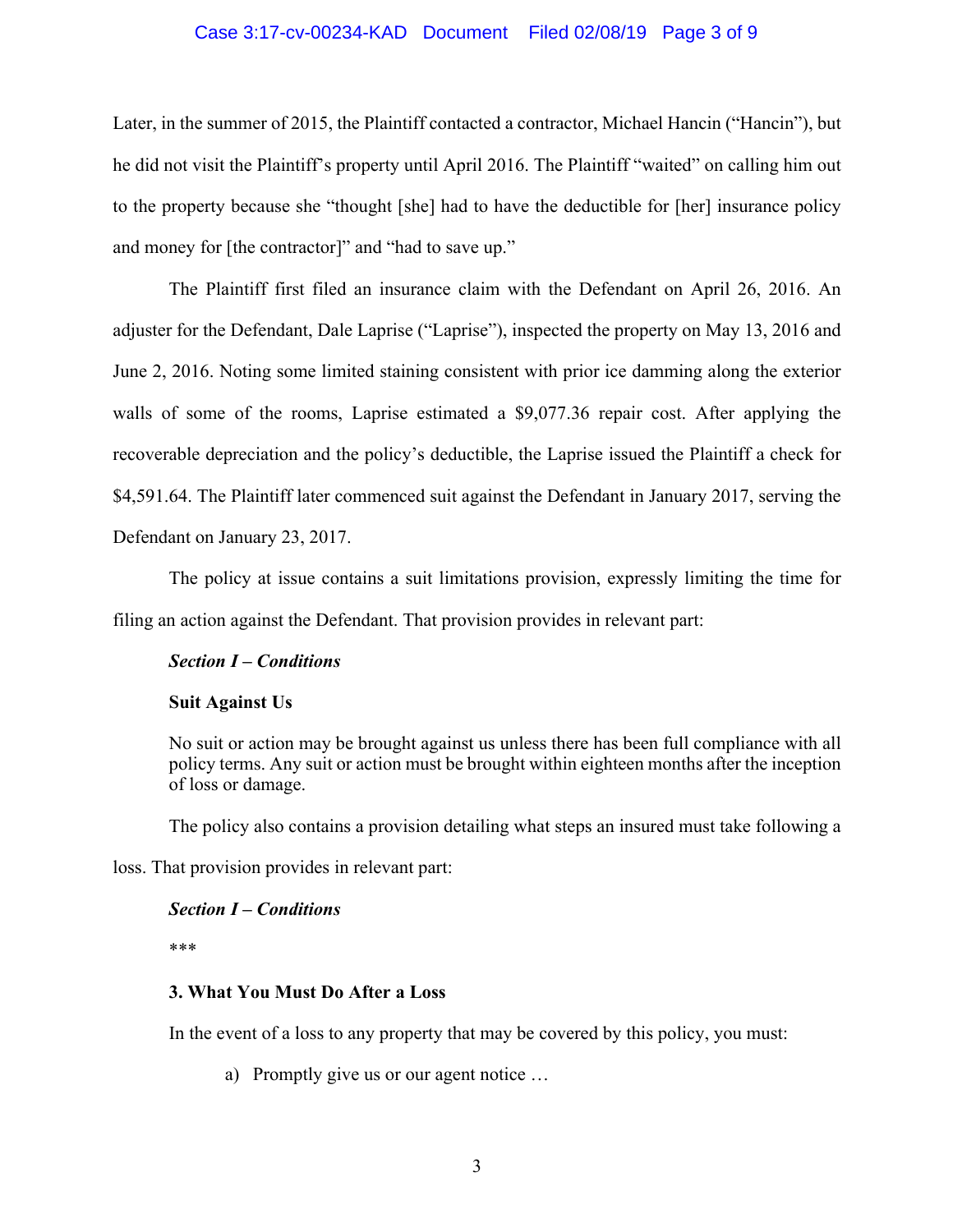b) Protect the property from further loss. Make any reasonable repairs necessary to protect it …

## **Discussion**

#### *The Policy's Suit Limitations Provision*

It is well settled that insurance policies are construed and enforced under principles of contract law. *R.T. Vanderbilt Co. v. Continental Cas. Co.,* 273 Conn. 448, 462 (2005); *Galgano v. Metropolitan Property & Casualty Ins. Co.,* 267 Conn. 512, 519 (2004). Where such a contract contains a provision "requiring an action to be brought within a particular time period" the provision is binding and enforceable. *Roberts v. Amica Mut. Ins. Co.*, No. 3:14-CV-1589 (SRU), 2015 WL 7458510, at \*3 (D. Conn. Nov. 24, 2015); *see also Voris v. Middlesex Mut. Assur. Co.,*  297 Conn. 589, 597-600 (2010) (parties are free to negotiate a limitations period into a contract and when they do so, it is enforceable). "A policy provision such as the one here is a valid contractual obligation, and the failure to comply therewith is a defense to an action on the policy." *Riggs v. Standard Fire Ins. Co.*, No. CV054010671S, 2006 WL 416201, at \*3 (Conn. Super. Ct. Feb. 7, 2006) (finding that plaintiff's suit was barred by a one-year suit provision of the insurance contract).

Here, the policy requires any suit or action on the policy to be commenced "within eighteen months after the inception of loss or damage." In her revised complaint, the Plaintiff identifies the date on which her home was damaged as on or about February 10, 2015. This is a binding judicial admission. "A judicial admission is a formal concession in the pleadings or stipulations by a party or counsel that is binding on the party making them.... [I]t has the effect of withdrawing a fact from contention." *Martinez v. Bally's La., Inc.*, 244 F.3d 474, 476 (5th Cir. 2001); *accord Hoodho v. Holder*, 558 F.3d 184, 191 (2d Cir. 2009). The Plaintiff did not report the loss to the Defendant until April 26, 2016 and she did not commence this action until January 2017, serving the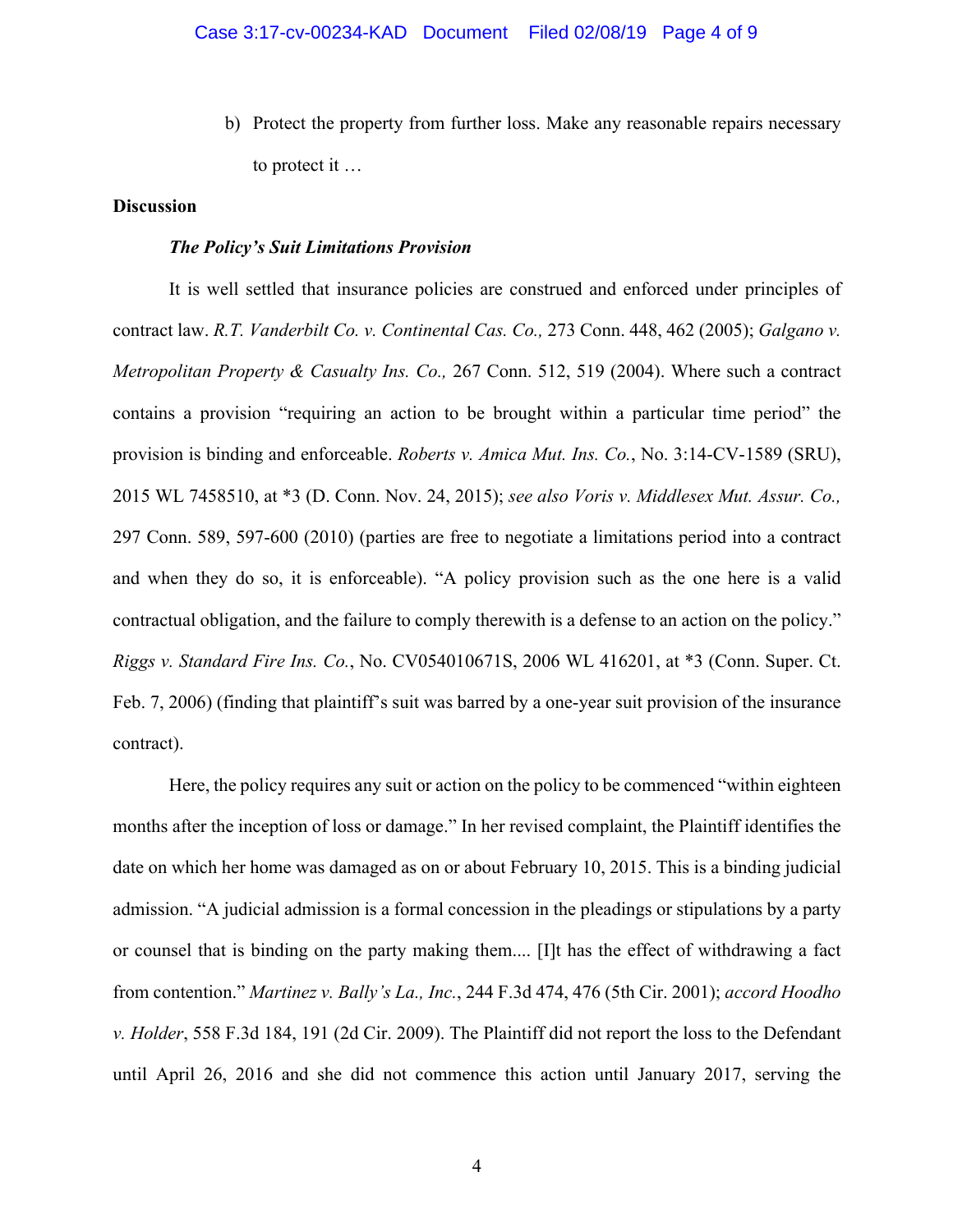#### Case 3:17-cv-00234-KAD Document Filed 02/08/19 Page 5 of 9

Defendant on January 23, 2017. As such this action was commenced well beyond the contractual limitations period. The Plaintiff offers no valid excuse for her delay. Accordingly, the action is not timely and is barred under the terms of the policy. "Where it is undisputed that the [limitations] provision has not been complied with, summary judgment is appropriate." *Riggs*, 2006 WL 416201, at \*3 (citing *Monteiro v. American Home Assur. Co*, 177 Conn. 281, 283 (1979)); *see also Brown v. State Farm Fire & Cas. Co.*, No. 3:10-CV-833 CFD, 2011 WL 4396747, at \*3 (D. Conn. Sept. 20, 2011) ("Brown did not file his action within two years from the date of the loss and he did not allege sufficient facts to excuse his nonperformance."); *Knapp v. New London Cty. Mut. Ins. Co.*, No. CV126034028S, 2015 WL 3974384, at  $*6$  (Conn. Super. Ct. June 1, 2015) ("Because litigation did not commence within the stated period, the plaintiff's action is barred, and the defendant is entitled to judgment as a matter of law."). The motion for summary judgment is thus granted on this basis.

#### *The Policy's Notice Provision*

The Defendant also seeks summary judgment because the Plaintiff failed to comply with the policy's notice provision. That provision required the Plaintiff to notify the Defendant "promptly" in the event of a loss.

The Court must interpret the insurance contract according to the real intent of the parties as expressed through the language of the contract, giving the words of the contract their natural and ordinary meaning. *See Enviro Express, Inc. v. AIU Ins. Co.*, 279 Conn. 194, 199 (2006). "Under Connecticut law, absent waiver, an unexcused, unreasonable delay by an insured in notification of a covered occurrence constitutes a failure of condition that entirely discharges an insurance carrier from any further liability on its insurance contract." *State Farm Fire & Cas. Co. v. Yoel*, No. 03:13CV101 AWT, 2014 WL 4182614, at \*5 (D. Conn. Aug. 21, 2014) (quoting *Arrowood Indem. Co. v. King*, 605 F.3d 62, 77 (2d Cir. 2010)). "Connecticut requires two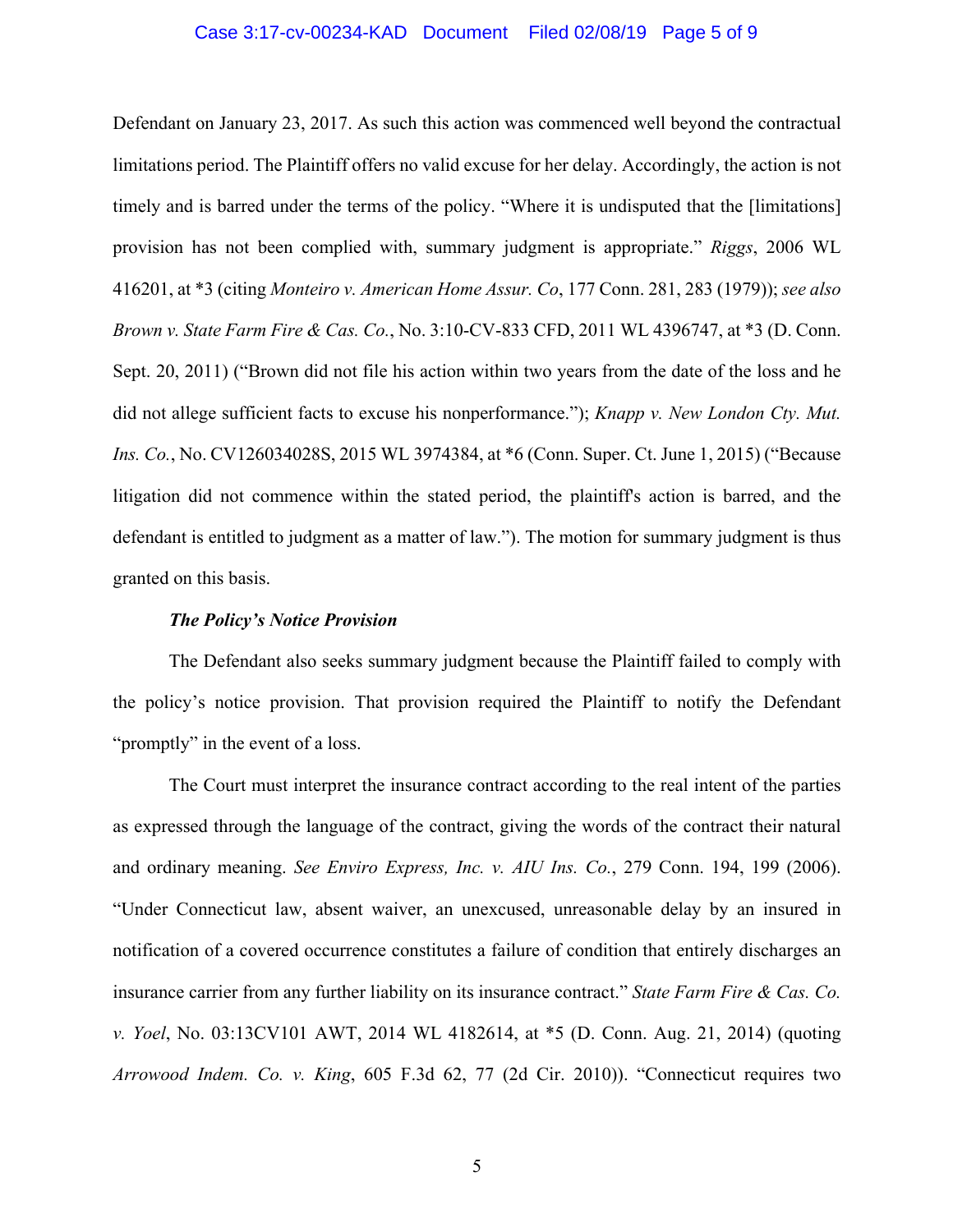### Case 3:17-cv-00234-KAD Document Filed 02/08/19 Page 6 of 9

conditions to be satisfied before an insurer's duties can be discharged pursuant to the 'notice' provision of a policy: (1) an unexcused, unreasonable delay in notification by the insured; and (2) resulting material prejudice to the insurer." *Id.* Thus, "a policyholder who fails to give timely notice of an insurable loss does not forfeit [her] coverage if ... [her] delay did not prejudice [her] insurer." *Id.* "[T]he insurer bears the burden of proving ... that it has been prejudiced by the insured's failure to comply with a notice provision." *Id.* (quoting *Arrowood Indem. Co. v. King*, 304 Conn. 179, 201 (2012)); *see also National Publishing Co., Inc. v. Hartford Fire Ins. Co.*, 287 Conn. 664, 675 (2008).

As indicated, under the terms of her policy, the Plaintiff was required, "in the event of a loss to any property that may be covered by this policy" to "[p]romptly give ... notice" to the Defendant. Although the policy does not explicitly define "prompt" or "promptly," the term is not ambiguous.1 It is well-established that when construing contracts, "[t]o ascertain the commonly approved usage of a word, it is appropriate to look to the dictionary definition of the term." *R.T. Vanderbilt Co., Inc. v. Hartford Accident & Indem. Co.,* 171 Conn. App. 61, 224 (2017). The Connecticut Appellate Court, construing the term "promptly" in the context of an attorney's obligation to "promptly" notify a client of a plea offer from the prosecution, stated:

[I]n order to assign "promptly" its ordinary definition, "[w]e look to the dictionary definition of the [term] to ascertain [its] commonly approved meaning." (Internal quotation marks omitted.) *Rivers* v. *New Britain*, 288 Conn. 1, 17, 950 A.2d 1247 (2008). The eleventh edition of Merriam-Webster's Collegiate Dictionary defines "prompt" as "being ready and quick to act as occasion demands ... performed readily or immediately ...." Merriam-Webster's Collegiate Dictionary (11th Ed. 2003). In addition, Random House Webster's Unabridged Dictionary defines "prompt" as "done, performed, delivered, etc., at once or without delay." Random House Webster's Unabridged Dictionary (2d Ed. 2001). Similarly, although Black's Law Dictionary does not offer a definition for the word "prompt" used in the form of an adjective or adverb, it defines the verb form of "prompt" as "[t]o incite, esp. to *immediate* action." (Emphasis added.) Black's Law Dictionary (9th Ed. 2009). In turn, Black's Law Dictionary defines "immediate" as "[o]ccurring without delay; instant ...." Black's Law Dictionary, supra.

 $1$  Indeed, the Plaintiff does not assert any such claim or address the timeliness of her notice at all.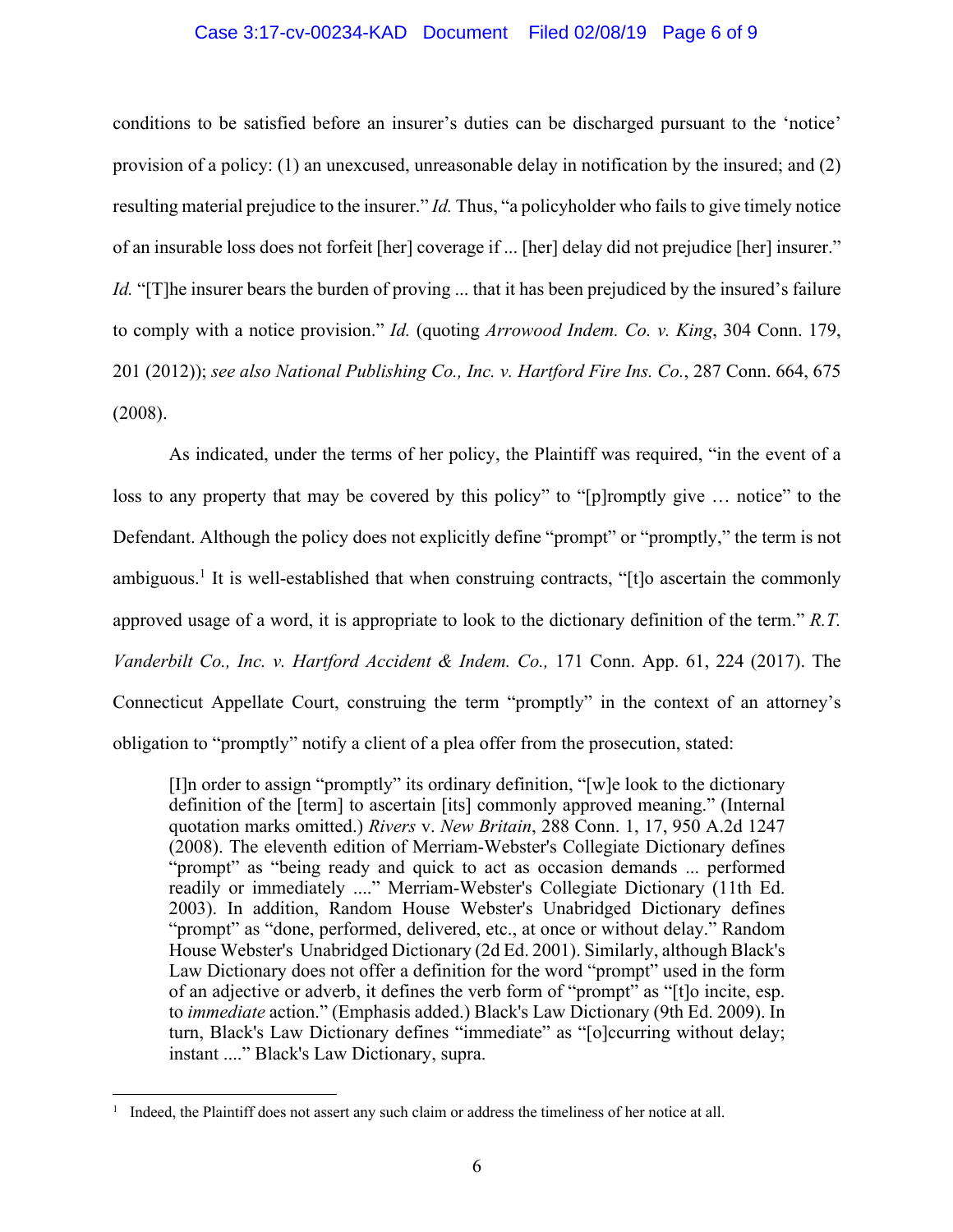*Helmedach v. Comm'r of Correction,* 168 Conn. App. 439, 460–61 (2016), *aff'd*, 329 Conn. 726 (2018).

There is no dispute that the Plaintiff did not notify the Defendant of her damage claim until April 26, 2016, fourteen months after she acknowledges her home incurred the storm damage. Under no circumstance could such notice be said to have been given "promptly." Again, Plaintiff does not argue to the contrary. Nor does the Plaintiff dispute that the Defendant was prejudiced by the untimely notice. It is deemed admitted that "[b]ecause Plaintiff delayed in reporting her claim for over a year, … there was no fresh ice damming damage, and Laprise was not able to determine whether certain portions of the Property were damaged by the 2015 storm or by some other cause at some other time."2 Also deemed admitted is that "[h]ad Plaintiff reported her claim to Allstate when she first noticed damage to her property, [Laprise] would have had an opportunity to inspect the Property for potentially covered damage while that damage was still fresh and easily distinguishable from other, pre-existing damage." Moreover, Hancin, who is the Plaintiff's disclosed damages expert, testified that: (1) it is important to dry out a house that experiences water or ice dam damage because, if left untreated, the damage will get worse and cause additional damage to the property; (2) any house that experiences ice damming will continue to experience worsening damage until that damage is fixed; (3) the cost to repair that damage will increase over time; and (4) his damage estimate arises from not only the damaged caused by the 2015 storm but also the resulting damage from Plaintiff's inaction in attending to that damage.

Under these circumstances, prejudice to the Defendant is manifest. The Plaintiff's significant delay in notifying the Defendant of her claim deprived the Defendant of the opportunity

 <sup>2</sup>Although the Plaintiff denied this statement in her response to the Defendant's Rule 56(a) statement, it is "deemed admitted because [it has] not been squarely denied with specific citation to evidence in the record as Local Rule 56(a)(3) requires." *Shetucket Plumbing Supply Inc. v. S.C.S. Agency, Inc.*, 570 F. Supp. 2d 282, 283 (D. Conn. 2008).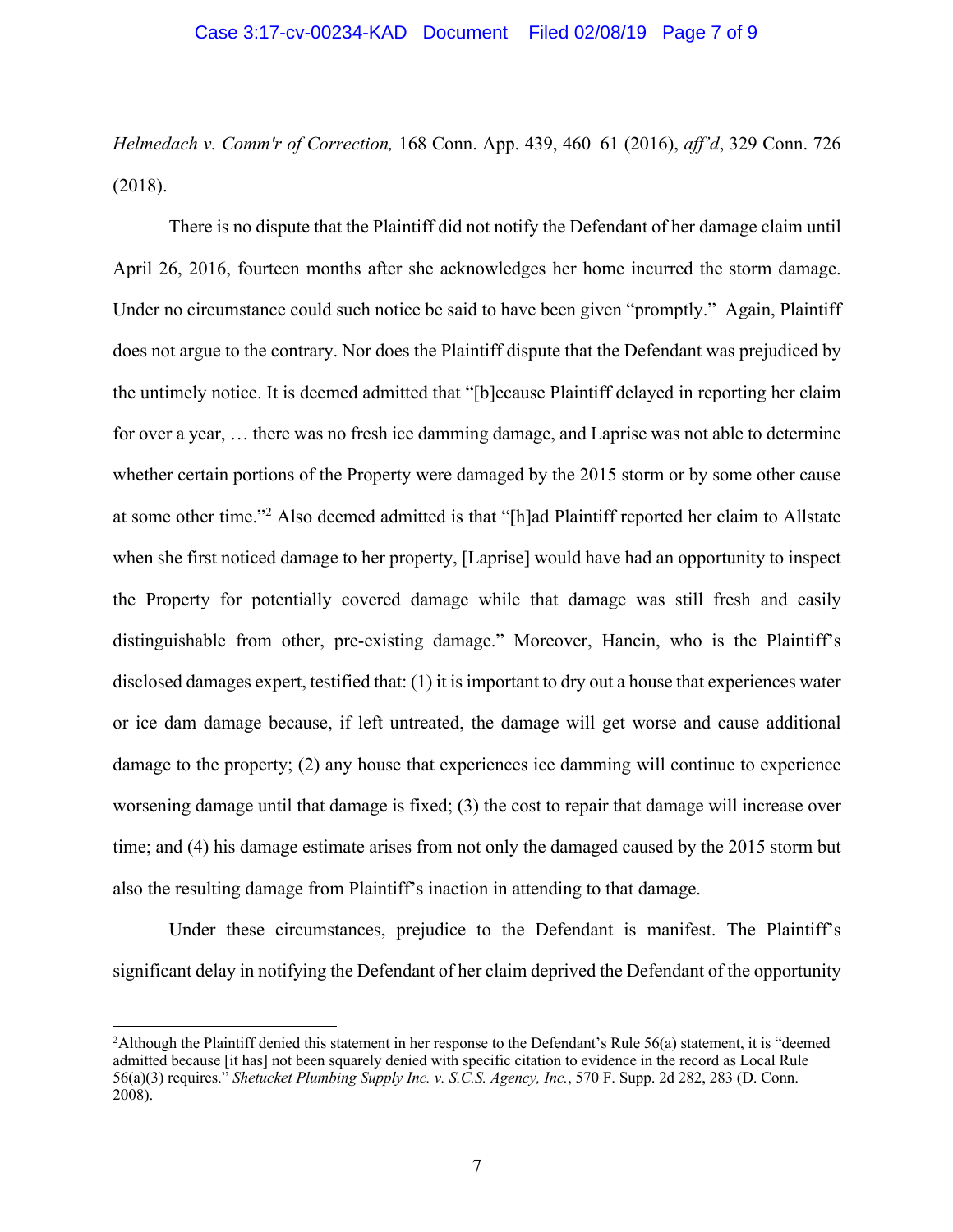## Case 3:17-cv-00234-KAD Document Filed 02/08/19 Page 8 of 9

to promptly inspect the property, assess the then-existing damage, and repair the damage so as to avoid further loss.

Accordingly, the Court finds that the Plaintiff's delayed notice precludes her action against the Defendant, and grants summary judgment in favor of the Defendant on this basis, as well.

## *Specific Performance - Arbitration*

Notwithstanding the above, the Plaintiff argues that her demand for arbitration in Count One is not subject to statutes of limitations and is therefore not time barred. The Court disagrees. There is a distinction between statutes of limitations and contractual limitations periods. *Monteiro,*  177 Conn. at 283. A contractual suit limitation does not operate as a statute of limitations. *Id.; Roberts*, 2015 WL 7458510, at \*3. As noted above, contractual limitations periods are binding and enforceable. *Id*.; *Voris*, 297 Conn. at 597-600. The question then is whether the demand for arbitration falls within the scope of the "Suit Against Us" provision of the policy.

To reiterate, the provision provides that "*Any suit or action* must be brought within eighteen months after the inception of loss or damage" (emphasis added). The term "any suit or action" is extremely broad. As the Connecticut Supreme Court has observed,

the use of the word "any" to modify [a phrase] … gives the resulting phrase an expansive meaning—one that we will not restrict in the absence of a clear limitation in the text. See, e.g., *Ramirez v. Health Net of the Northeast, Inc.,* supra, 285 Conn. at 14, 938 A.2d 576 (use of "'any'" in phrase "'any reason'" gives phrase broad and inclusive meaning [emphasis omitted] ); see also *AvalonBay Communities, Inc. v. Zoning Commission,* 280 Conn. 405, 413, 908 A.2d 1033 (2006) (legislature's use of "'any'" in statute is "broad and all-inclusive" [emphasis omitted]); *Manifold v. Ragaglia,* 272 Conn. 410, 422, 862 A.2d 292 (2004) (court will not provide "exception or limitation" to language made broad by use of word "'[a]ny'" [emphasis omitted] ); *Gipson v. Commissioner of Correction,* 257 Conn. 632, 640, 778 A.2d 121 (2001) ("'[t]he word any in statutes is generally used in the sense of all or every and its meaning is comprehensive in scope and inclusive in range'"); *Fink v. Golenbock,* 238 Conn. 183, 196, 680 A.2d 1243 (1996) (phrase "'[a]ny disputes'" is "all-embracing, all-encompassing and broad" [emphasis omitted]); *New York, New Haven & Hartford Railroad Co. v. Stevens,* 81 Conn. 16, 21, 69 A. 1052 (1908) ("[t]he word 'any' is too comprehensive to receive so narrow a construction"); *New Haven Young Men's Institute v. New Haven,* 60 Conn. 32, 39,